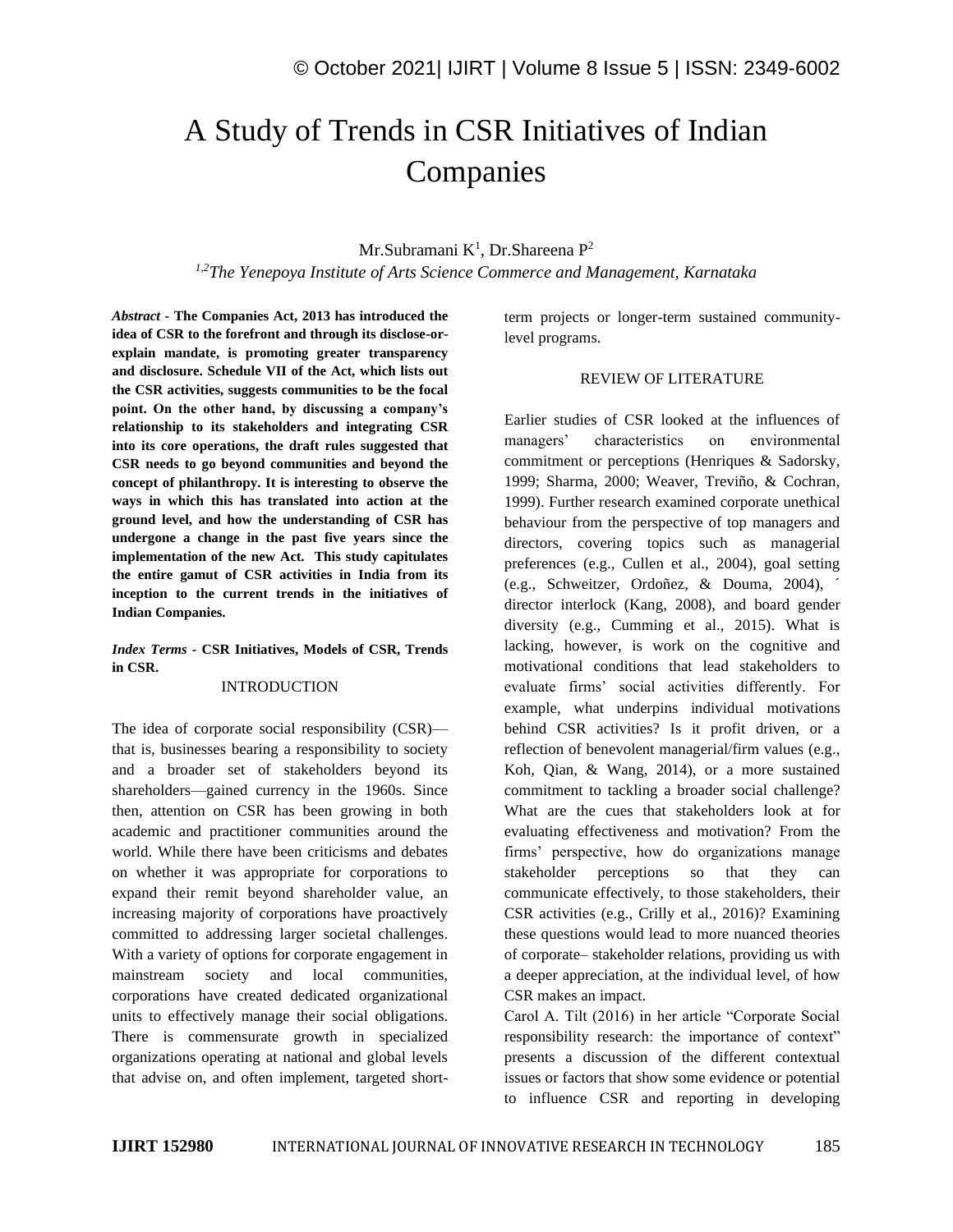countries. It focusses on three specific issues and provides a research agenda for future consideration of the influence of context in CSR reporting research. The paper is structured as follows. The first section introduces some broad contextual factors that warrant consideration in the literature on CSR reporting. Next, three specific contextual issues are examined: the role of political ideology and hegemony; the influence of cultural understandings; and the impact of historical economic context. Different political, social, cultural and economic environments impact on the both the development of, and reporting of, CSR activities and consequently impact on the value of these activities to benefit society and the natural environment.

Dr. Arvind Jain, Senior Manager(SME), Axis Bank Ltd., Rajkot (2012)-Corporate Social Responsibility: An Explorative Review Many companies have established a corporate identity using CSR as a core activity of their business, which has become a focal point of their success and competitive advantage. The basic objective of this paper is to know the concept of corporate social responsibility and review existing knowledge available in this area.

Soheli Ghose, Assistant Professor, Department of Commerce, J.D. Birla institute, Jadavpur University (2012)- Globalization of Corporate Social Responsibility Focussing on Indian Markets CSR has a wide ranging effect across the globe especially in emerging markets. CSR activities have been posited to include incorporating social characteristics or features into products and manufacturing processes(aerosol products with no fluorocarbons, environment friendly technologies), adopting progressive human resource management practices(promoting employee empowerment), achieving higher levels of environmental performance through recycling and pollution abatement (reducing emissions), and advancing the goals of community organisations(working closely with groups such as United Way). In this context this paper has studied the theoretical aspect of CSR including the Global Reporting Initiative and CSR Legislation norms and globalization of CSR in India. In this paper few specific cases of CSR activity and CSR violation in India have studied.

Corporate Social Responsibility(CSR) is an effective way of achieving and maintaining sound business management. By carrying out social responsibility a company can actually enhance its own economic value and brand image as well as benefits the society. In addition, companies and other organisations are required to have accountability towards stakeholders such as consumers, investors, employees, local residents etc. while utilising the resources of society. This practice is voluntary in nature though the Indian Government Parliamentary Standing Committee on Finance has proposed mandatory corporate social responsibility (CSR) by companies as part of change to companies" bill 2009. The committee has stated that every company having net worth of Rs.5000 cr. or more, or a turnover of Rs.1000 cr. or more, or a net profit of Rs.5 cr. or more during a year shall be required to spend every year at least 2% of the company's average net profit on CSR activities. There are no standard framework and guidelines for CSR practices. Most of the companies are following GRI guidelines but still there is a need to form standard guidelines for CSR practices. Therefore, there is a need to study various theories and practices of CSR prevailing in the world so as to frame a standard guideline for CSR practices.

## OBJECTIVES OF THE STUDY

The objectives of a study provide a definite and proper track for any research activity. To make the present study more scientific following objectives are designed by the researcher:

- 1. To study the various theories and guidelines for CSR practices at national level.
- 2. To study the trend in the CSR practices and initiatives of Indian companies.

#### METHODOLOGY OF THE STUDY

This study is based on secondary data. For this purpose, secondary data was collected from company annual reports, brochures, books, journals, conference proceedings, Government reports and websites.

#### SCOPE OF THE STUDY

NEED FOR THE STUDY

The study is an overview of CSR activities of companies in general in India only.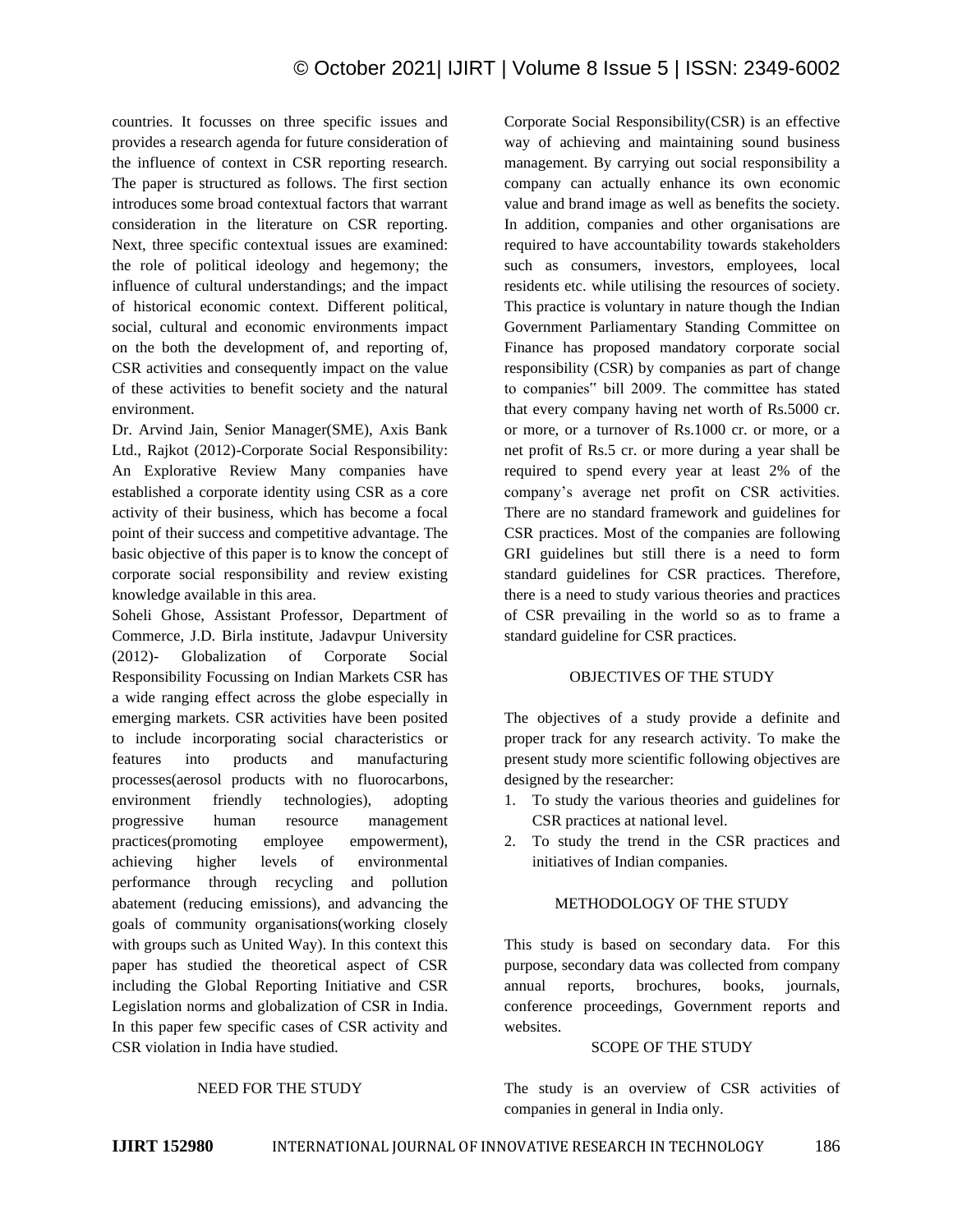# FINDINGS OF THE STUDY

#### INDIA AND CSR:

CSR is not new to India. Development of CSR can be traced back in different phases which are as follows: The first phase of CSR was predominantly determined by culture, religion, family tradition and industrialisation. Business operations and CSR engagement were based mainly on corporate selfregulation. Being the oldest form of CSR, charity and philanthropy still influence CSR practices, especially in community development. In the pre-industrial period up to the 1850s, merchants committed themselves for the religious reasons, sharing their wealth, for instance, by building temples. Moreover," the business community occupied a significant place in ancient India and the merchants provided relief in times of crisis such as famine or epidemics by opening go-downs of food and treasure chests" (Arora, 2004). Under colonial rule, Western type of industrialization reached India and changed CSR from the 1850s onwards. The pioneers of industrialization in the 19th century in India were a few families such as the Tata, Birla, Bajaj, Lalbhai, Sarabhai, Godrej, Shriram, Singhania, Modi, Mahindra and Annamali, who were strongly devoted to philanthropically motivated CSR (Mohan, 2001).

The second phase of Indian CSR (1914-1960) was dominated by country's struggle for independence and influenced fundamentally by Gandhi's theory of trusteeship, which aimed to consolidate and amplify social development. During this period, Indian businesses actively engaged in the reform process. Not only the companies saw the country's economic development as a protest against colonial rule; but also they participated in its institutional and social development (India Partnership Forum 2002). The paradigm of the "mixed economy", with the emergence of PSUs and ample legislation on labour and environment standards, affected the third phase of Indian CSR (1960-1980). This phase was also characterized by shift from corporate self-regulation to strict legal and public regulation of business activities. In this scenario, the public sector was seen as the prime mover of development. The 1960s was described as an "era of command and control", because strict legal regulations determined the activities of the private sector. The introduction of a regime of high taxes, quota and license system imposed tight restrictions on the private sector and indirectly triggered corporate malpractices. As a result, corporate governance, labour and environmental issues rose on the political agenda and quickly became the subject of legislation. Furthermore, state authorities established PSUs with the intention of guaranteeing the appropriate distribution of wealth to the needy (Arora, 2004).

In the fourth phase (1980 until the present) Indian companies and stakeholders began abandoning traditional philanthropic engagement and to some extent integrated CSR into a coherent and sustainable business strategy, partly adopting the multistakeholder approach. In the 1990s, the Indian government-initiated reforms to liberalize and deregulate the Indian economy by tackling the shortcomings of the "mixed economy" and tried to integrate India into the global market. Consequently, controls and licence system were partly abolished, and the Indian economy experienced a pronounced boom, which has persisted until today (Arora & Puranik, 2004).

At present, Indian companies are now expected to discharge their stakeholders" responsibilities and societal obligations, along with their shareholders" wealth maximization goal. In India as in the rest of the world there is a growing realization that business cannot succeed which fails in a society. An ideal CSR has both ethical and philosophical dimensions, particularly in India where there exists a wide gap between sections of people in terms of income and standards as well as socio-economic status. Nowadays, India has been named among the top ten Asian countries paying increasing importance towards Corporate Social Responsibility (CSR) disclosure norms. Besides the public sector companies, it is the private sector companies that played dominant role in CSR activities.

# INITIAL VIEWS OF CSR AND EVOLUTION OF CSR MODELS

The 2001 State of Corporate Responsibility in India Poll, a survey conducted by Tata Energy Research Institute (TERI), the evolution of CSR in India has followed a chronological evolution of four thinking approaches:

Ethical model (1930-1950): One significant aspect of this model is the promotion of trusteeship that was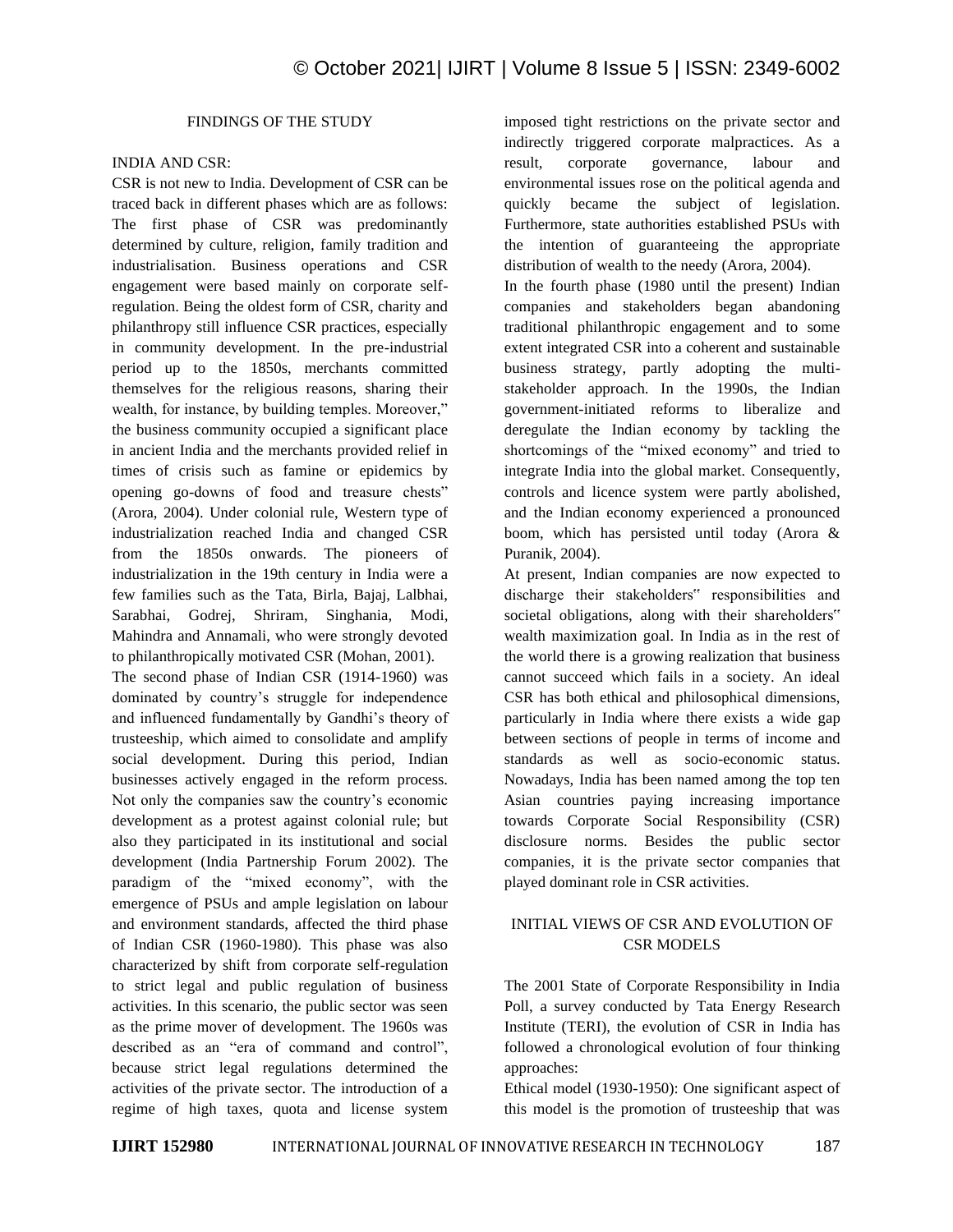revived and reinterpreted by Gandhi. Under this notion the businesses were motivated to manage their business entities as a trust held in the interest of the community. The idea prompted many families run businesses to contribute towards socio-economic development. The efforts of Tata group directed towards the wellbeing of the society are also worth mentioning in this model.

Statist model (1950-1970s): Under the aegis of Jawaharlal Nehru, this model came into being in the post-independence era. The era was driven by a mixed and socialist kind of economy. The important feature of this model was that the state ownership and legal requirements decided the corporate responsibilities.

Liberal model (1970s-1990s): The model was encapsulated by Milton Friedman. As Perth model, corporate responsibility is confined to its economic bottom line. This implies that it is sufficient for business to obey the law and generate wealth, which, through taxation and private charitable choices can be directed to social ends.

Stakeholder model (1990-present): The model came into existence during 1990s as a consequence of realization that with growing economic profits, businesses also have certain societal roles to fulfill. The model expects companies to perform according to "triple bottom line" approach. The businesses are also focusing on accountability and transparency through several mechanisms CSR needs to be understood within this context captured in the development oriented CSR framework [4].

Initial Challenges to CSR initiatives in India

- Community participation: There is lack in community participation in the CSR activities as it has been seen that the communities that are going to benefit show less interest whenever the initiative is being taken by any company or organization.
- Own benefit: Generally corporate sector in India works for CSR only to save the taxes which are being levied by government on them because it has been noticed that the funds that corporates will raise for the CSR activity will be categorized as tax free, so many corporates work on this premise.
- Capacity building: Many companies do not have skilled manpower and technical knowhow to

develop effective CSR technique. This is required in terms to develop effective CSR policies and strategies. The expenditure that has been made on CSR is directly linked to the CSR policies which are being formulated.

- Corporate social responsibility not only a concept: Corporate sector should understand that CSR is not just a concept that they have to follow and contribute monetarily or in similar other ways, rather it should include social, environmental and economic factors and corporates have to look into it from the philanthropic point of view.
- CSR review: The policies which are being formulated and implemented must be evaluated in order to attain the desired result. The organization that has invested on CSR activity must analyse the impact of a particular CSR activity on the society or the targeted section. But in India the scenario is opaque. Companies spend money on CSR activities only for personal gains and publicity. The long term benefits of CSR are not taken into account.
- Issue of transparency: There is no governing body to check as to how much amount has been spent on CSR activities. Hence, no regulation, of any sort is available or lined.

# CONCLUSIONS AND SUGGESTIONS

# CSR trends for India since 2017

2016 began with tremendous anticipation as the Paris agreement had been signed. While 2017 did not start with that much of a big bang there was hope that the landmark event of India ratifying the Paris accord in 2016 will bring in the much needed acceleration to India's sustainability journey. The trend of investors, consumers and governments requiring greater transparency from the private sector is nothing new, but today, business are becoming proactive and trying to de-risk themselves from charges of negligence. Threats to companies are coming from all directions. On one side are environmental factors such as absence of water or key materials that affect production. On the other side social factors such as human rights, liveable wages, working conditions, economic inequality and other issues are raising their head. As a result, social and environmental issues,